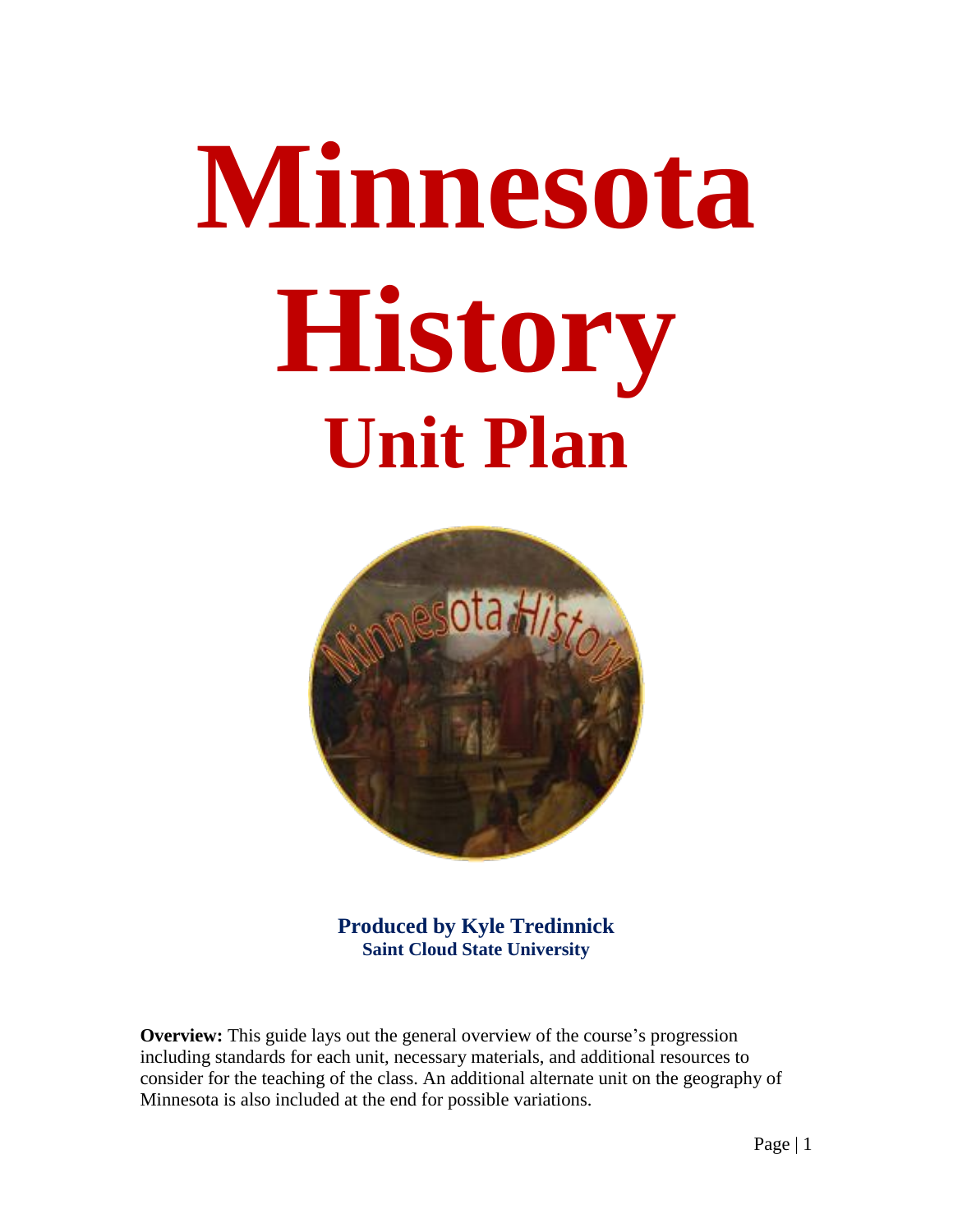# **Unit Plan I – Minnesota Prior to United States Ownership**

# **How was the Territory that now makes up Minnesota influenced and Manipulated prior to being purchased by the United States?**

# **Unit Overview:**

This will be a four week long unit that will detail Minnesota's History from the time of its creation, all the way up through 1805. This unit will be more of an introductory unit since it will be the first unit that we do in this class. The purpose of this Unit will be to get students comfortable back in a classroom setting and familiar with Minnesota's furthest past.

Topics for this unit will include the Geography of Minnesota, the Native American population, Early European and Fur Trade History, and the European Influence on Minnesota. Each topic will have five days assigned to it in order to present the materials. Presentation methods will include discussion, lecture, and in class activities.

This unit is designed to make students look at Minnesota in both the largest and smallest picture. We will look at Minnesota and its influence from the outside world and how events 4000 miles away were able to influence policies in Minnesota. We will look at the impact that a small or medium size group of people had on the territory. And then we will look at individual people and see how they were able to influence Minnesota's past.

My overall hope is that students will realize that much of Minnesota's past did not include the United States. I really want to convey the fact that when the Europeans did come they did not simply take over vacant land. I will try to show the Native American populations as the unique vibrant cultures that they really were. Most importantly I want to be able to build upon this unit and show how events during this era would have everlasting effects.

**Assessment:** At the End of the unit students will take a unit test in which they will demonstrate that they have retained their knowledge of the subject over the last 4 weeks. Through out the unit there will be numerous in class assignments as well as homework assignments which the students will also be graded on for daily comprehension.

# **Standards:**

- The student will demonstrate knowledge of Minnesota's indigenous peoples.
- The student will demonstrate knowledge of early explorers and fur traders in Minnesota and the impact of the fur trade on both European and Native societies.

# **Benchmarks:**

o Students will describe the evidence of the indigenous cultures in Minnesota, and make reasoned inferences from that evidence.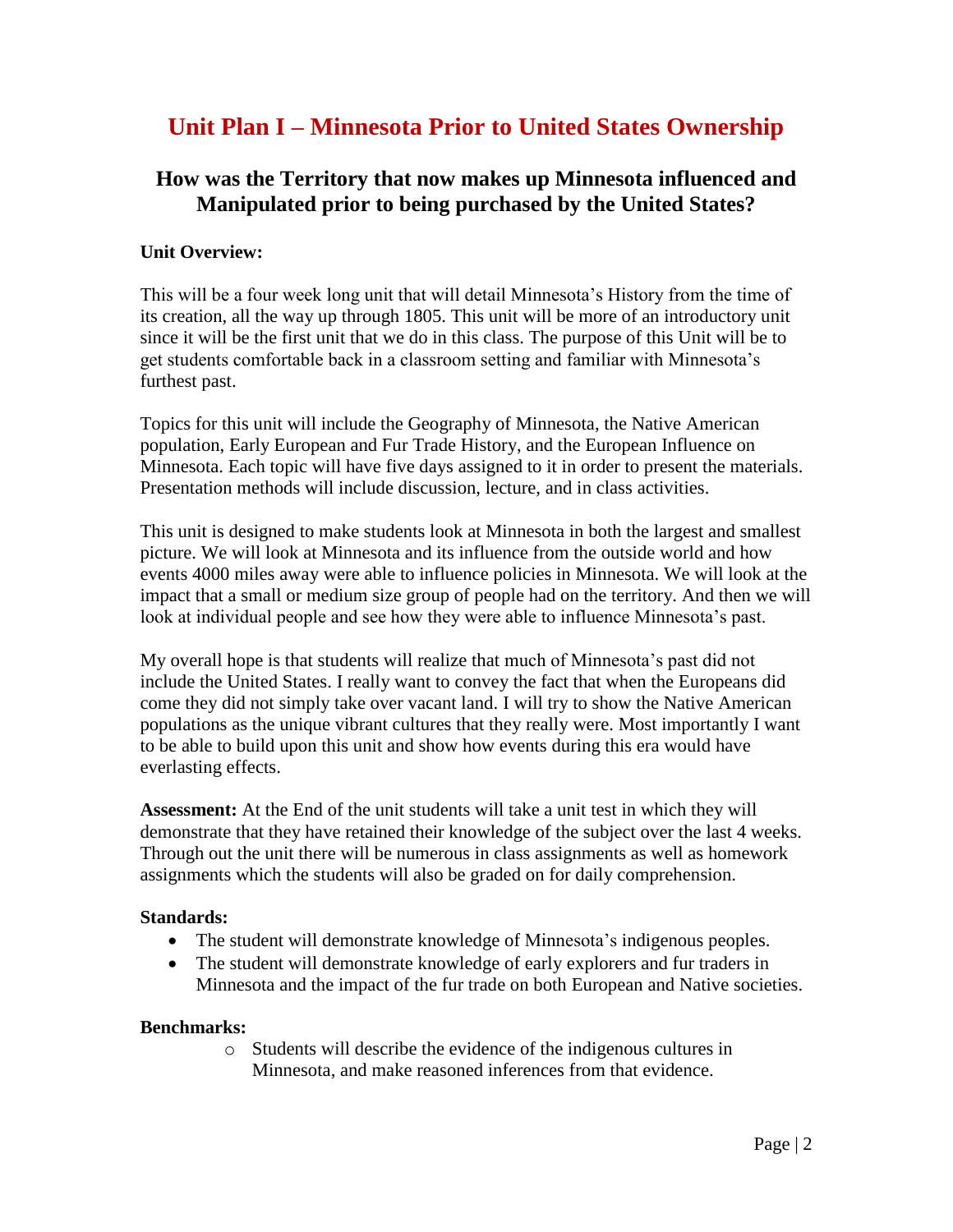- o Students will explain the major historical aspects of Dakota and Ojibwe culture, social organization and history, and compare and contrast them.
- o Students will describe how early explorers and fur traders affected the development of Minnesota.
- o Students will describe the economic and cultural impact of the interaction between the Dakota and Ojibwe and the explorers and fur traders.

# **Materials:**

- Chalkboard
- Maps
- Classroom Textbooks
- Classroom Computers
- Library Resources
- Dictionaries/Encyclopedias

# **Teaching Strategies:**

- Cooperative Learning
- Active Learning
- Technology Integration
- Critical Thinking &Critical Questioning
- Constructivism

#### **Procedure:**

See Semester Plan Week 1- Week 4. Unit Ends Day 1 of Week 5.

# **Time Estimate:**

50 minute class times have been assigned to each day.

# **Modifications:**

- **•** Any additional time used will be taken out of the Popular Culture Unit (Unit V)
- If class finishes assigned work early go into discussion of Minnesota's Flora, Fauna and Wildlife.

# **Resources:**

- Atkins, Annette, Creating Minnesota: A History from Inside Out, Minnesota Historical Society Press, St Paul, Minnesota, 2007
- Folwell, William W, A History of Minnesota (Volume I), Minnesota Historical Society, St Paul, Minnesota, 1956
- Lass, William E., Minnesota: A History(Second Edition), , W.W. Norton & Company, New York, New York, 1977
- Nute, Grace Lee, Rainy River Country, Minnesota Historical Society Press, St. Paul, Minnesota, 1950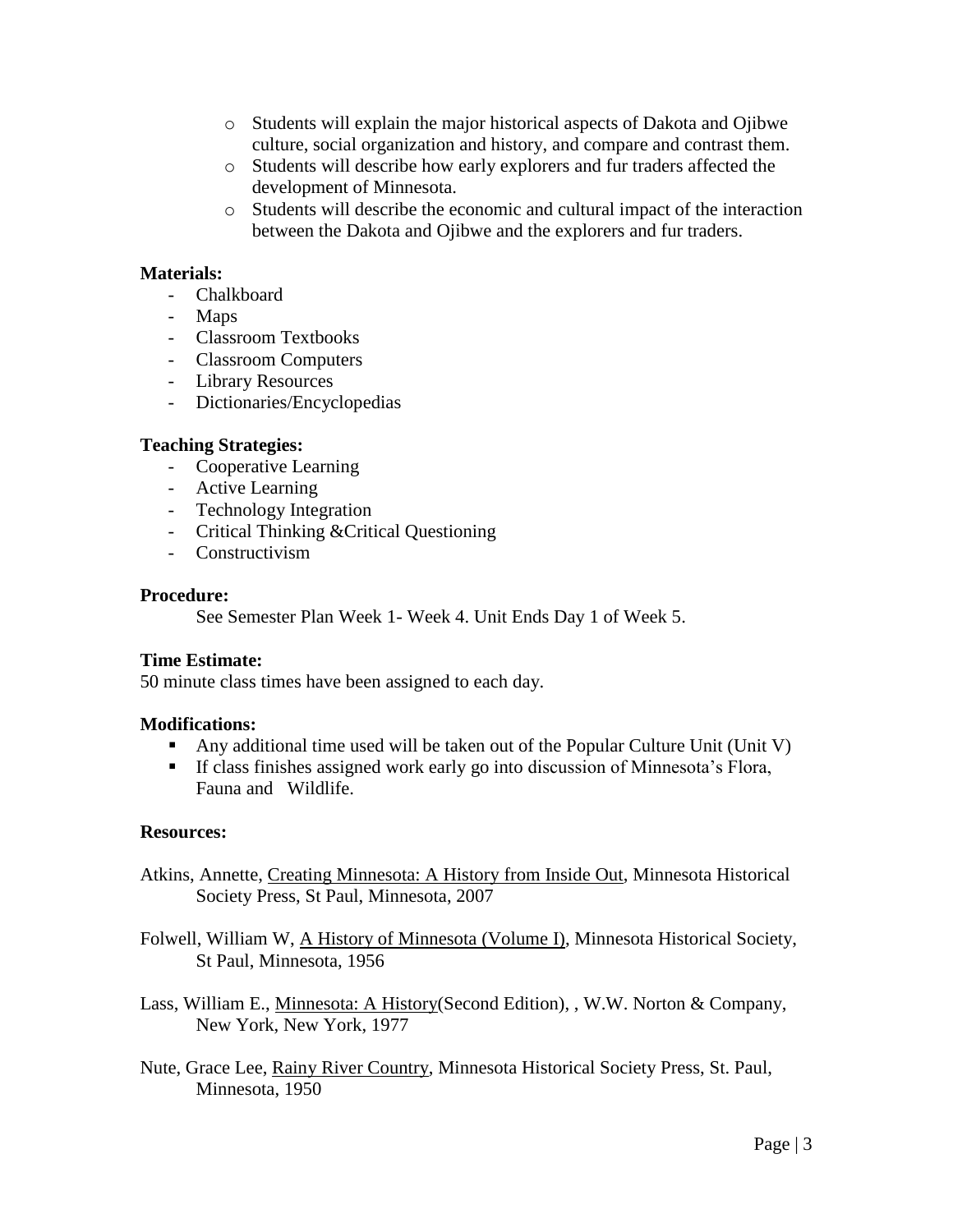- Nute, Grace Lee, The Voyageur, Minnesota Historical Society Press, St. Paul, Minnesota, 1987
- Nute, Grace Lee, The Voyageur's Highway, Minnesota Historical Society Press, St. Paul, Minnesota, 2002
- Parker, John, The Journals of Jonathan Carver: And Related Documents, 1766-1770, Minnesota Historical Society Press, St Paul, Minnesota, 1976
- Reisersgord, Thomas E. The Kensington Rune Stone: Its place in History, Pogo Press, 2001
- Warren, William W. History of the Ojibway People, Minnesota Historical Society Press, St Paul, Minnesota, 1984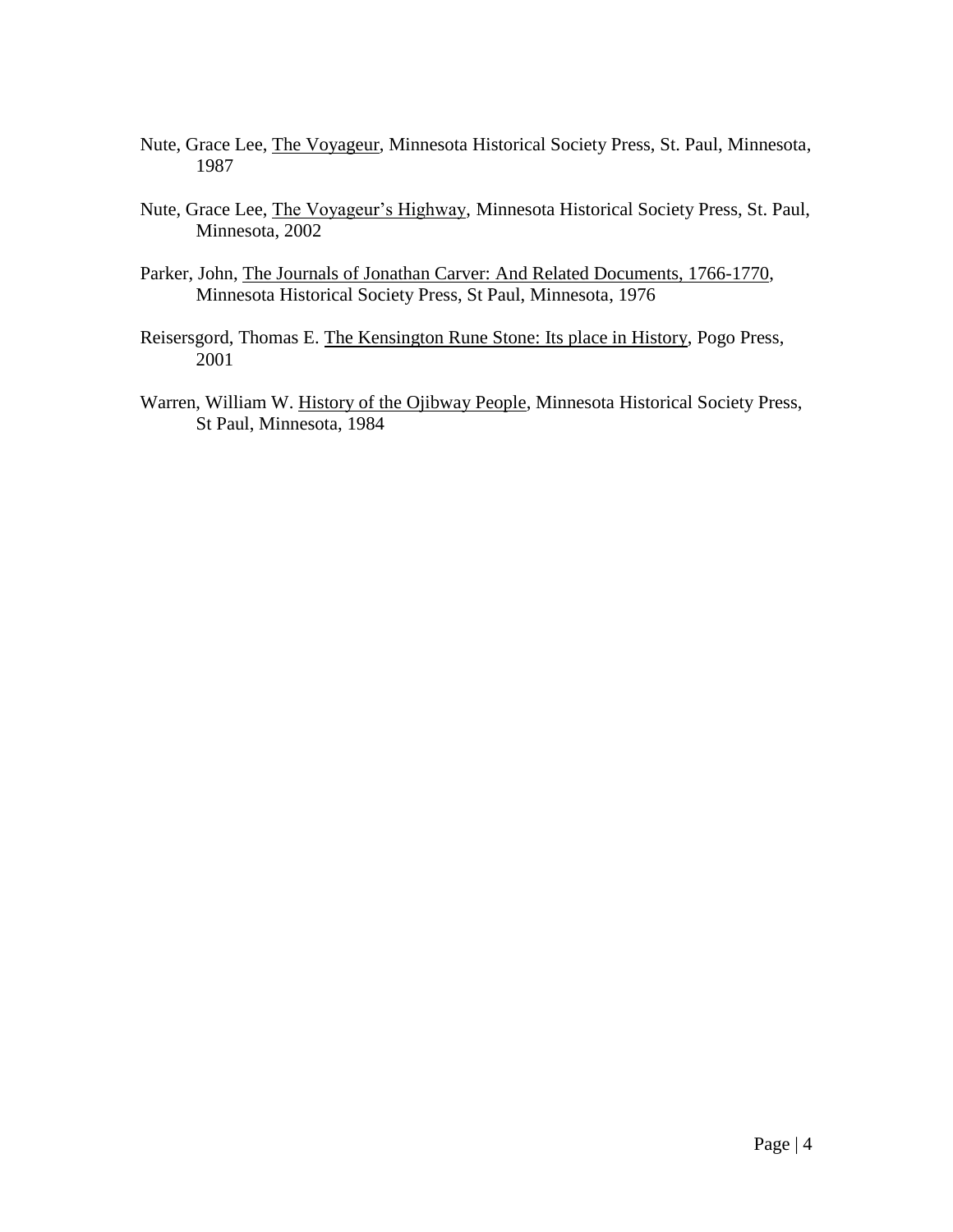# **Unit Plan II – Territorial and Early Statehood**

# **How was Minnesota influenced by the United States prior to Statehood?**

# **Unit Overview:**

This will be a three week long unit that will primarily focus on the trials for Statehood for the Minnesotan Territory. Topics for Unit II will pick up directly where Unit I left off. The unit will begin with how the United States was able to attain the land that now makes up Minnesota from the Europeans. We will also cover how Americans were able to utilize the territorial knowledge of the Europeans already there in order to speed up the exploration and settlement of the land.

We will go over the waves of exploration that took place after the United States gained control of the territory as well as what they sought to gain from their new territory. Special emphasis will be laid on the acquisition of land from the Native American owners. And then finally end the historical survey part of the unit with a discussion on Minnesota's push for Statehood.

For the second part of the Unit we will look at the early settlers in depth. Specifically we will concentrate on where they came from and how they made a living while here. Up to this point the students should have been reading Giants in the Earth by Ole Rolvaag, which will discuss this matter. Students will also read We Made it Through the Winter by Walter O'Meara. Both books are written after the time period which we study, but they are old enough accounts and applicable enough to the unit that they are still useable.

The overarching goal of this unit is to get students to realize that indeed no one is truly native to Minnesota. Nobody is except the Native Americans of course. I will also try to convey not only the hardships of early settlers, but the hardship of making Minnesota the state it is today.

**Assessment:** At the End of the unit students will take a unit test in which they will demonstrate that they have retained their knowledge of the subject over the last couple weeks. Through out the unit there will be numerous in class assignments as well as homework assignments which the students will also be graded on for daily comprehension. Students will also have two book reports that will count as a "Papers" grade.

# **Standards:**

**-** The student will know and understand the factors that led to rapid settlement of Minnesota in the  $19<sup>th</sup>$  century and the changes the new Minnesotans brought with them. **Benchmarks:**

- Students will explain why early settlers came to Minnesota and analyze their impact on political, cultural, and physical landscapes.
- Students will describe the process of Minnesota's becoming a territory and then a state.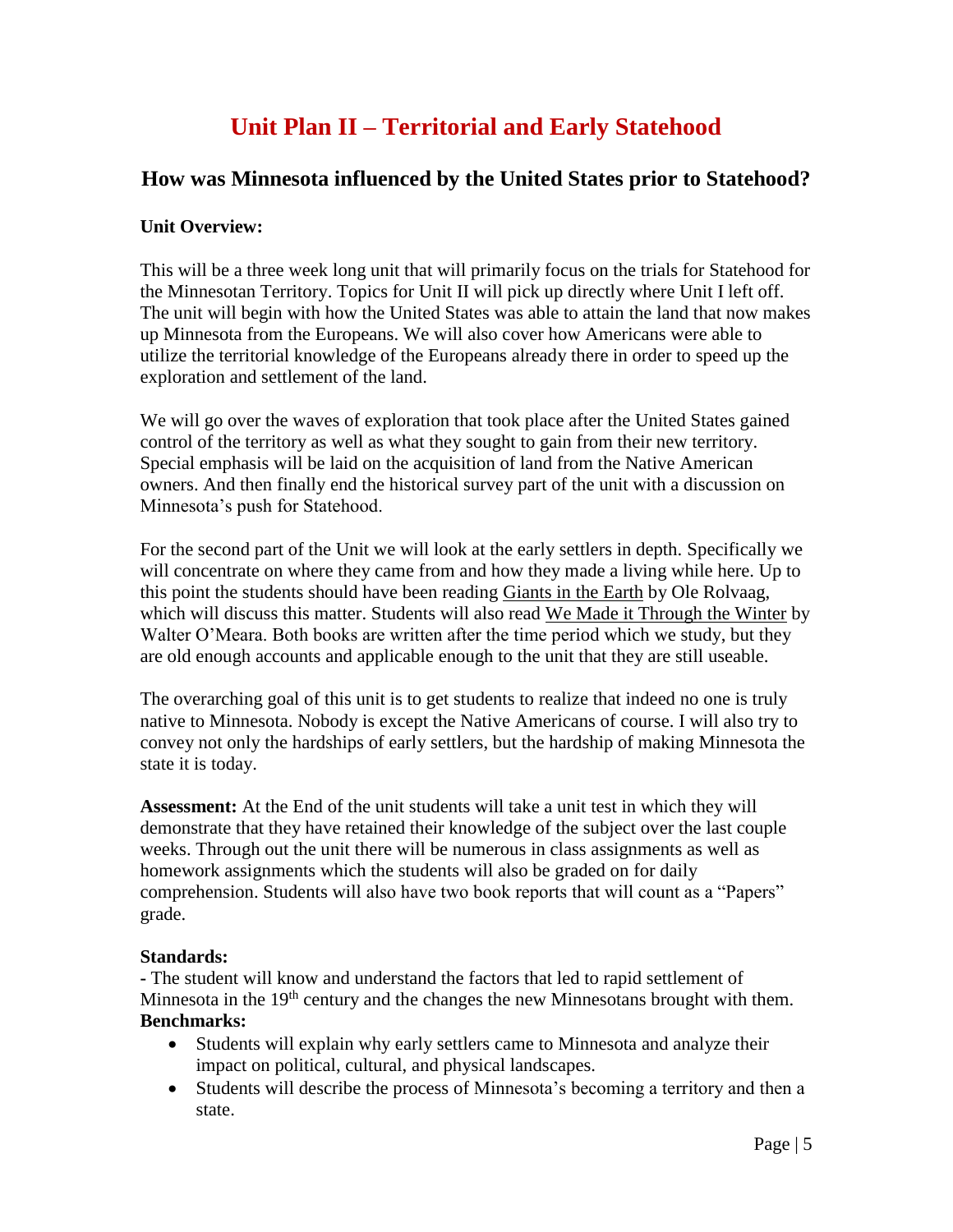• Students will understand why and how the Minnesota Indian Nations negotiated treaties with the United States, and the impact of these treaties for the Ojibway, the Dakota, and the settlers.

# **Materials:**

- Projector
- Chalkboard
- Maps
- Classroom Textbooks
- Classroom Computers
- Library Resources
- Dictionaries/Encyclopedias
- We Made it Through the Winter, By Walter O'Meara
- Giant's in the Earth, By Ole Rolvaag

# **Teaching Strategies:**

- Cooperative Learning
- Active Learning
- Technology Integration
- Critical Thinking &Critical Questioning
- Constructivism
- Scaffolding

## **Procedure:**

See Semester Plan Week 5 Day 2 - Week 7.Day 5

# **Time Estimate:**

50 minute class times have been assigned to each day.

# **Modifications:**

- Any additional time used will be taken out of the Popular Culture Unit (Unit V)
- If class finishes assigned work early go into discussion of Minnesota's Flora, Fauna and Wildlife.

# **Resources:**

- Aby, Anne J. The North Star State: A Minnesota History Reader, Minnesota Historical Society Press, St Paul, Minnesota, 2002
- Atkins, Annette, Creating Minnesota: A History from Inside Out, Minnesota Historical Society Press, St Paul, Minnesota, 2007

Conzen, Kathleen N., Germans in Minnesota: The People of Minnesota, Minnesota Historical Society Press, St Paul, Minnesota, 2003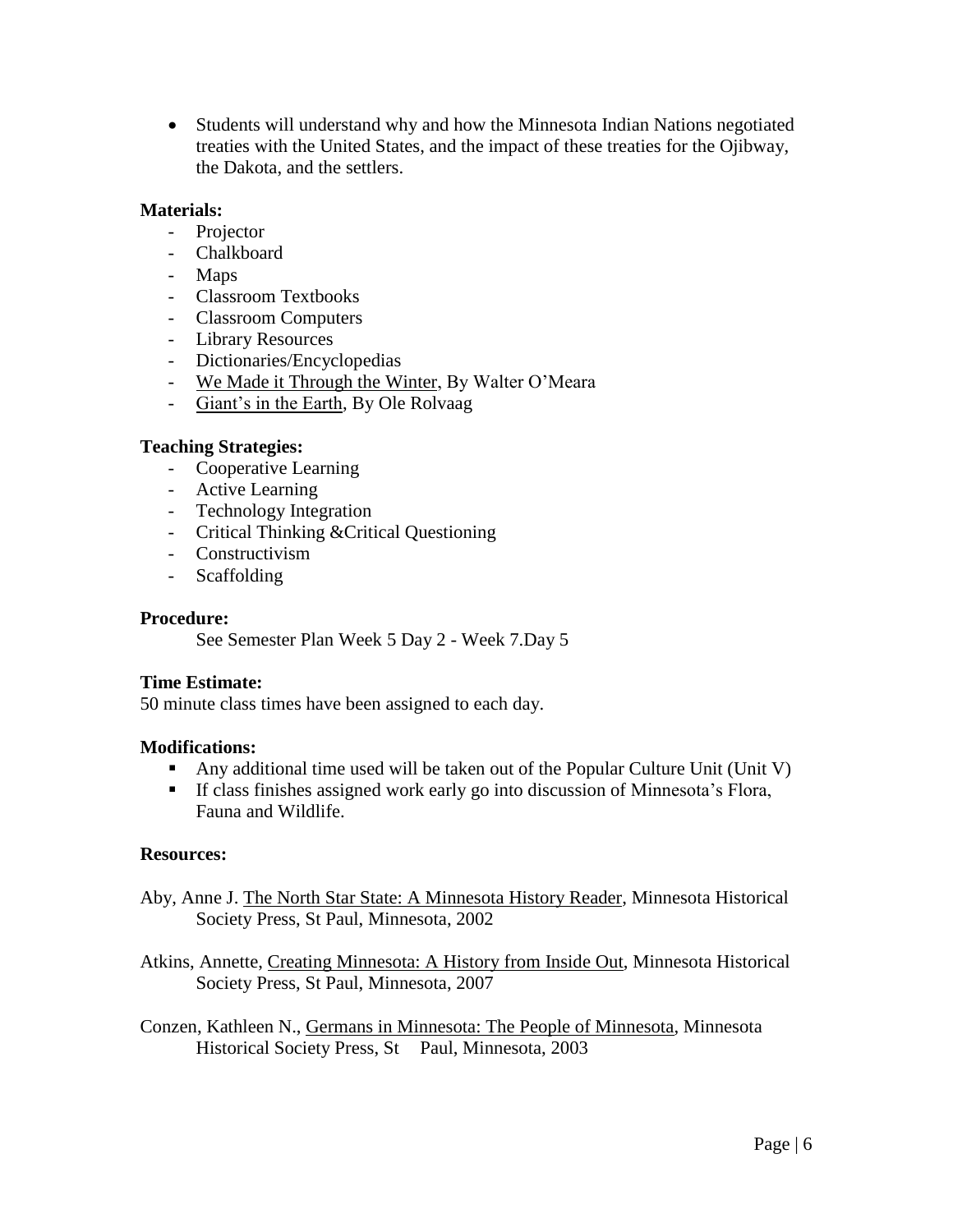- Folwell, William W, A History of Minnesota (Volume I), Minnesota Historical Society Press, St Paul, Minnesota, 1956
- Heilbron, Bertha L., With Pen and Pencil on the Frontier: The Diary and Sketches of Frank Blackwell Mayer, Minnesota Historical Society Press, St Paul, Minnesota, 1986
- Gjerde, Jon, and Qualey, Carlton C., Norwegians in Minnesota: The People of Minnesota, Minnesota Historical Society Press, St Paul, Minnesota, 2002
- Kaplan, Anne R., Making Minnesota Territory: 1849-1858, Minnesota Historical Society Press, St Paul, Minnesota, 1999
- Lass, William E., Minnesota: A History (Second Edition), W.W. Norton & Company, New York, New York, 1977
- Lewis, Anne G., Swedes in Minnesota: The People of Minnesota, Minnesota Historical Society Press, St Paul, Minnesota, 2002
- Radzilowski, John, Poles in Minnesota: The People of Minnesota, Minnesota Historical Society Press, St Paul, Minnesota, 2005
- Regan, Ann, Irish in Minnesota: The People of Minnesota, Minnesota Historical Society Press, St Paul, Minnesota, 2002
- Taylor, David V., African Americans in Minnesota: The People of Minnesota, Minnesota Historical Society Press, St Paul, Minnesota, 2002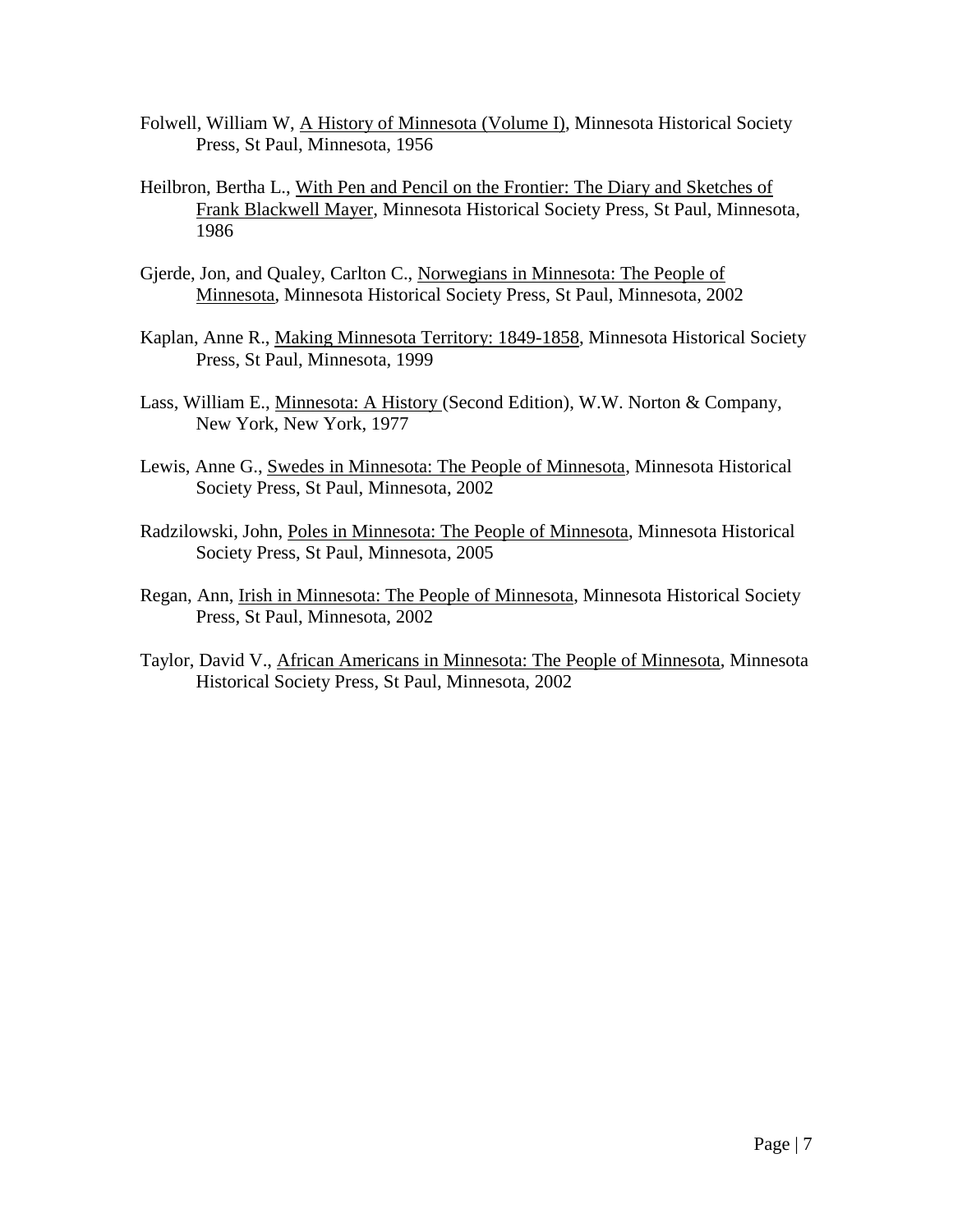# **Unit Plan III – Civil War and Reconstruction**

# **What were the effects at home and abroad of Minnesota's entry into the Civil War?**

# **Unit Overview:**

This unit will roughly be about two weeks. The primary focus of the unit will be Minnesota's actions in the Civil War, the Dakota Conflict, and the time period up until the Spanish American War.

To start the unit we will build off the last unit and show how events prior to the Civil War influenced Minnesota's involvement in racial issues as well as the conflict itself. For the rest of Week 8 we will be switching back and forth between the fighting out east as well as the fighting happening on Minnesota's own frontier. Special emphasis will be on the Dakota's grievances against the United States and their reasoning for why war was necessary.

Week 9 will deal with issues from the time as well as the beginning of industrialization in Minnesota. We will spend time focusing on Native Americans after the Dakota conflict and how they were effected by it. We will also begin looking at industrialization and how it was able to help the economy of Minnesota's wheat, mining, and lumber industries.

My main goal of this week is to get students to see that Minnesota did have a large impact in the Civil War era despite the fact that our state was so young. The industrialization period also begins to set up the  $20<sup>th</sup>$  century and generally the direction Minnesota will take. This unit is probably most important for explaining the Dakota – White relations from the time. It also explains why there is so much distrust for the American Indians and racial tension for the years to come.

**Assessment:** At the End of the unit students will take a unit test in which they will demonstrate that they have retained their knowledge of the subject over the last 2 weeks. Through out the unit there will be numerous in class assignments as well as homework assignments which the students will also be graded on for daily comprehension. There will also be a paper and presentation to go along with the unit which will allow students to showcase their knowledge in a different way.

# **Standards:**

- The student will know and understand Minnesota's role in the Civil War and the impact of the Dakota War of 1862.
- The student will know and understand Minnesota's major industries and the economic, social, political, and technological changes that accompanied industrialization.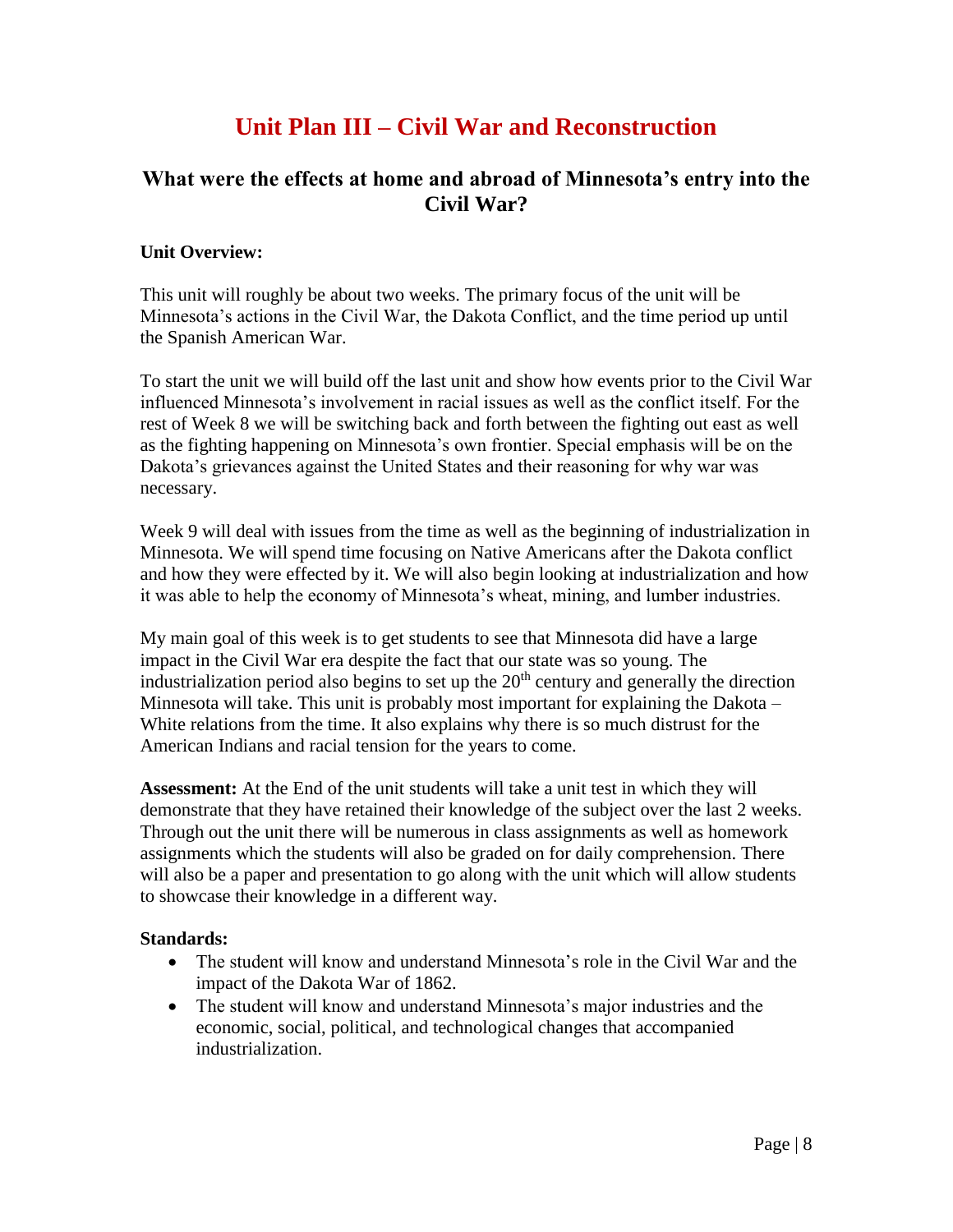# **Benchmarks:**

- 1. Students will describe the attitudes of Minnesotans toward slavery in the period before the Civil War and analyze the factors shaping these attitudes.
- 2. Students will describe Minnesota's role in the Civil War, both on the home front and on the battlefront, including the role of the First Minnesota Regiment.
- 3. Students will compare the different perspectives of settlers and Dakota people on the causes and the effects of the Dakota War of 1862.
- 4. Students will know and explain the roles of people, politics, natural resources, transportation, and technology in the development of Minnesota's early industries (lumbering, mining, and agriculture).
- 5. Students will describe the impact of industrialization on work, home, leisure life, politics, immigration, urbanization, and changes in the physical landscape.

# **Materials:**

- Chalkboard
- Maps
- Classroom Textbooks
- Classroom Computers
- Library Resources
- Dictionaries/Encyclopedias
- Projector
- "The Empire Builder: James J. Hill" A MHS production

# **Teaching Strategies:**

- Cooperative Learning
- Active Learning
- Technology Integration
- Critical Thinking &Critical Questioning
- Constructivism
- Project Based Instruction

# **Procedure:**

See Semester Plan Week 8 Day 1 - Week 10 Day 2

# **Time Estimate:**

50 minute class times have been assigned to each day.

# **Modifications:**

- **•** Any additional time used will be taken out of the Popular Culture Unit (Unit V)
- If class finishes assigned work early go into discussion of Minnesota's Flora, Fauna and Wildlife.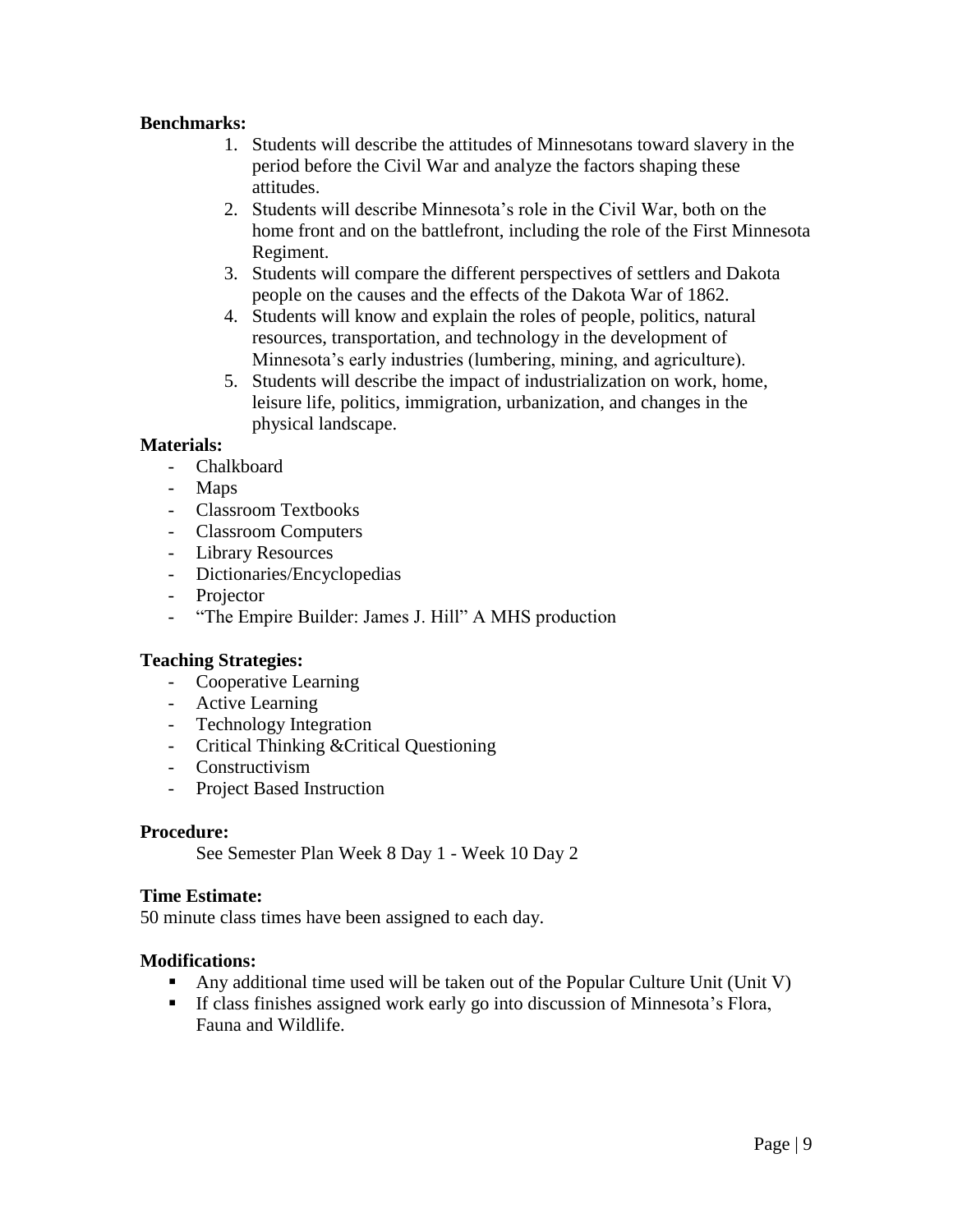#### **Resources:**

- Anderson, Gary C. Through Dakota Eyes: Narrative Accounts of the Minnesota Indian War of 1862, Minnesota Historical Society Press, St Paul, Minnesota, 1988
- Anderson, Gary C. Little Crow: Spokesman for the Sioux, Minnesota Historical Society Press, St Paul, Minnesota, 1986
- Atkins, Annette, Creating Minnesota: A History from Inside Out, Minnesota Historical Society Press, St Paul, Minnesota, 2007
- Bergemann, Kurt D., Brackett's Battalion: Minnesota Cavalry in the Civil War and Dakota War, Borealis Books, Minnesota Historical Society Press, St Paul, Minnesota, 2004
- Carley, Kenneth, The Dakota War of 1862: Minnesota's other Civil War, Minnesota Historical Society Press, St Paul, Minnesota, 1976
- Carly, Kenneth, Minnesota in the Civil War: An Illustrated History, Minnesota Historical Society Press, St Paul, Minnesota, 2000
- Folwell, William W, A History of Minnesota (Volume I), Minnesota Historical Society, St Paul, Minnesota, 1956
- Lass, William E., Minnesota: A History(Second Edition), , W.W. Norton & Company, New York, New York, 1977
- Moe, Richard, The Last Full Measure: The life and death of the First Minnesota Volunteers, Minnesota Historical Society Press, St Paul, Minnesota, 2001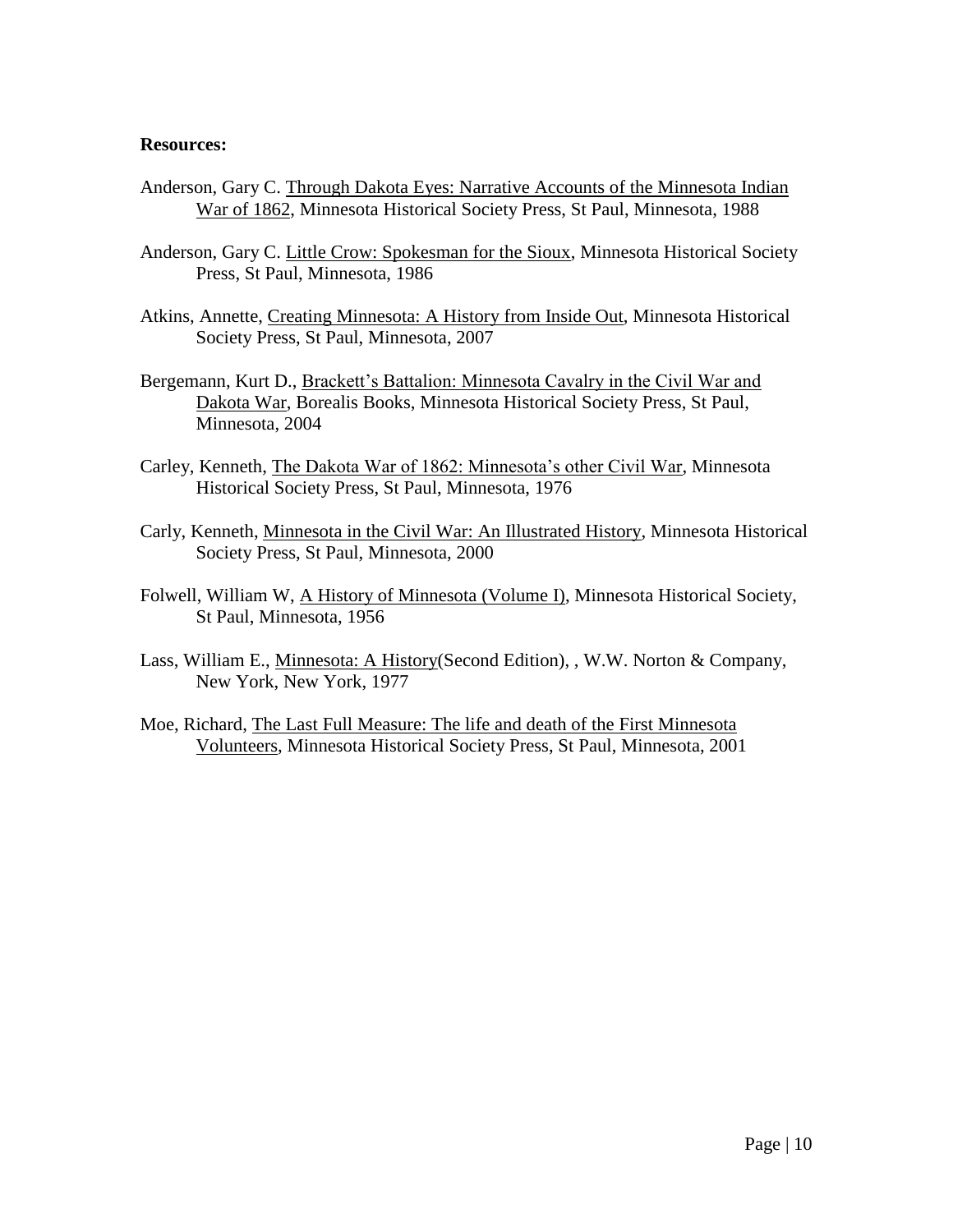# **Unit Plan IV – Minnesota in the Modern Age**

# **How did the events of the 20th Century effect what Minnesota has become today?**

# **Unit Overview:**

At almost 5 weeks this unit is by far the largest unit which we will have. This is done to simulate a college class more realistically. Students will encounter professors who have maybe one or two big tests a year so I want to give the students the experience of being accountable for a lot of material on a more important test. Since the unit is so long the test will be of considerable length and weight on the grading scale as compared to other units.

This unit covers a broad range of materials, but it can mostly be considered a  $20<sup>th</sup>$  century survey. As part of this we will be looking at Minnesota's involvement in two World Wars and many other smaller wars. Many different reform movements are covered in this unit including women's rights, civil rights, and American Indian rights. Additional topics include the Lindberghs, the Great Depression, winter's fury, and looking at the history of Minnesota from a political perspective. We end the unit looking at some popular culture issues in Minnesota.

My overlapping hope is that students will be able to look at their US or World history books and see these massive events around the world and have the notion that we are still connected to that. Again we will be looking at Minnesota from the broadest spectrum down to the very smallest spectrum. I also really want my students to see the constant struggle that is going on in Minnesota for equality.

**Assessment:** This unit will end with a rather large unit test that will have them demonstrate their knowledge from the materials covered in this unit and units prior to this one. Students will also do their final book report on Minnesota 13 by Elaine Davis. Students will also have a research paper that will count as their  $5<sup>th</sup>$  of 6 papers. Classroom discussion will also be very necessary.

# **Standards:**

- The student will know and understand Minnesota's major industries and the economic, social, political, and technological changes that accompanied industrialization.
- The student will know and understand the impact on Minnesota of World War I and World War II, as well as, the social and economic changes of the 1920s and the 1930s.
- The student will know and understand Minnesota's role in the major social, economic and political changes, both national and international, in the last half of the 20<sup>th</sup> century through the present, and analyze the impact of those changes.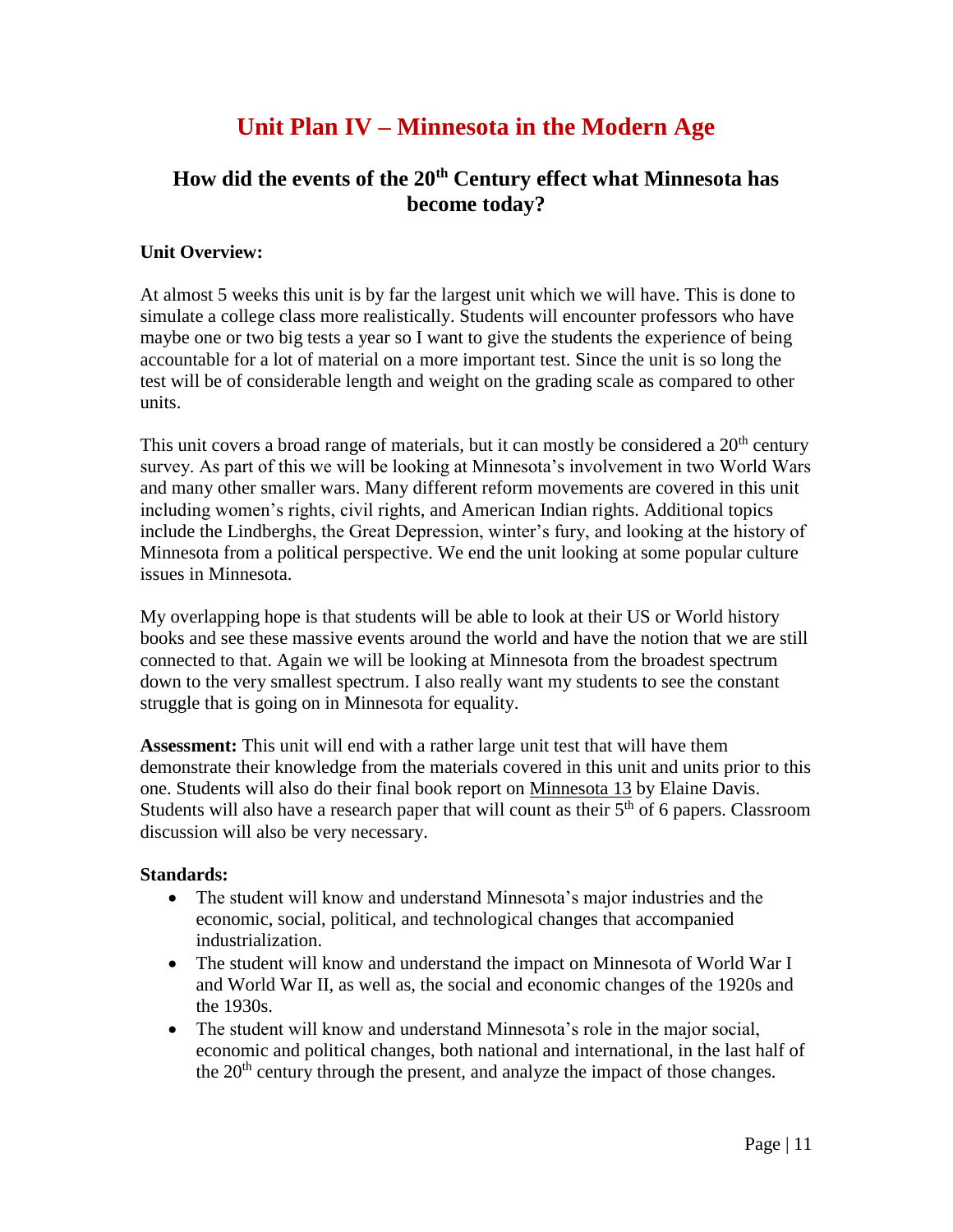# **Benchmarks:**

- Students will describe the various goals, strategies, and accomplishments of social reform movements in Minnesota and analyze their impact.
- Students will understand the issues that Minnesotans faced during World War I and how they responded to them.
- Students will demonstrate the knowledge the social, political, and economic changes of the 1920s and 1930s and analyze the impact of the Great Depression and the New Deal.
- Students will describe Minnesota's contributions to World War II and analyze the impact of the war on Minnesota.
- Students will explain how Minnesota has both affected and been affected by the events, people, and changes in the nation and the world.
- Students will identify and describe significant demographic changes in Minnesota and issues related to those changes and analyze the significance of their impact.
- Students will develop and share an understanding of what it means to be a Minnesotan, and what is the contemporary significance of Minnesota for the nation and the world.
- Students will identify and describe significant land use changes in Minnesota, issues related to land use, and analyze the impact of those changes and issues.

# **Materials:**

- Chalkboard
- Maps
- Classroom Textbooks
- Classroom Computers
- Library Resources
- Dictionaries/Encyclopedias
- Projector
- Anthony Zimmerman's "No Reservations: Minnesota"

# **Teaching Strategies:**

- Cooperative Learning
- Active Learning
- Technology Integration
- Critical Thinking &Critical Questioning
- Constructivism
- Scaffolding

# **Procedure:**

See Semester Plan Week 10 Day 3 - Week 15 Day 3

# **Time Estimate:**

50 minute class times have been assigned to each day.

# **Modifications:**

**•** Any additional time used will be taken out of the Popular Culture Unit (Unit V)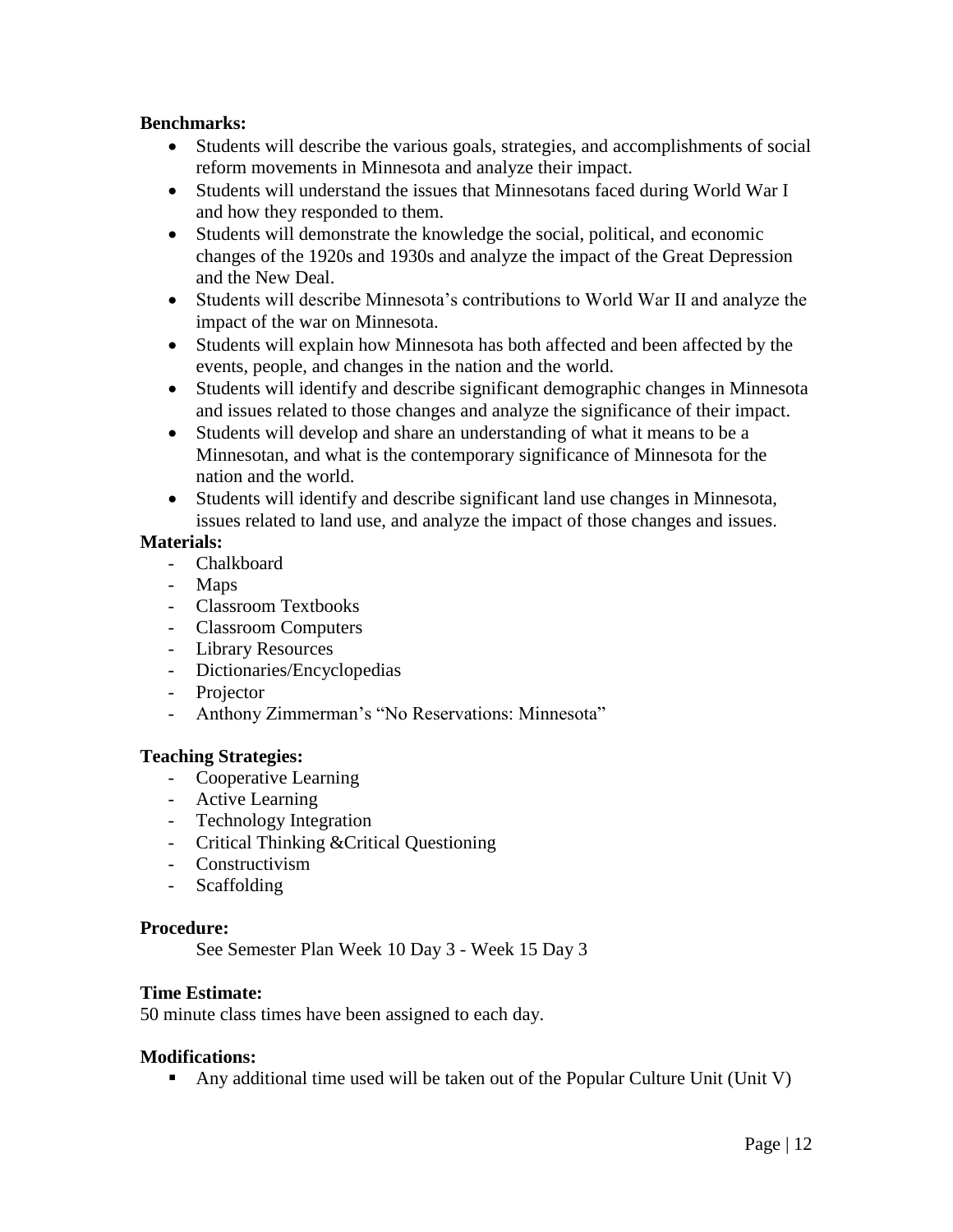▪ If class finishes assigned work early go into discussion of Minnesota's Flora, Fauna and Wildlife.

# **Resources:**

Atkins, Annette, Creating Minnesota: A History from Inside Out, Minnesota Historical Society Press, St Paul, Minnesota, 2007

Davis, Elaine, Minnesota 13: Wet Wild Prohibition Days, 2007

- Fedo, Michael, The Lynchings in Duluth, Minnesota Historical Society Press, St Paul, Minnesota, 2000
- Folwell, William W, A History of Minnesota (Volume II-IV), Minnesota Historical Society Press, St Paul, Minnesota, 1956
- Hull, William A. All Hell Broke Loose: Experience of Young People During the Armistice Day 1940 Blizzard, Thunder Bay Press, Holt, Michigan, 1985
- Lass, William E., Minnesota: A History(Second Edition), , W.W. Norton & Company, New York, New York, 1977
- Lindbergh, Charles A., The Spirit of St. Louis, Borealis Books, Minnesota Historical Society Press, St Paul, Minnesota, 1993
- Roberts, Kate, Minnesota 150: The People, Places and Things that Shape our State, Minnesota Historical Society Press, St Paul, Minnesota, 2007
- Ward, Kyle, In the Shadow of Glory: The 13<sup>th</sup> Minnesota in the Spanish-American and Philippine-American Wars, 1898-1899, North Star Press, St Cloud, Minnesota, 2000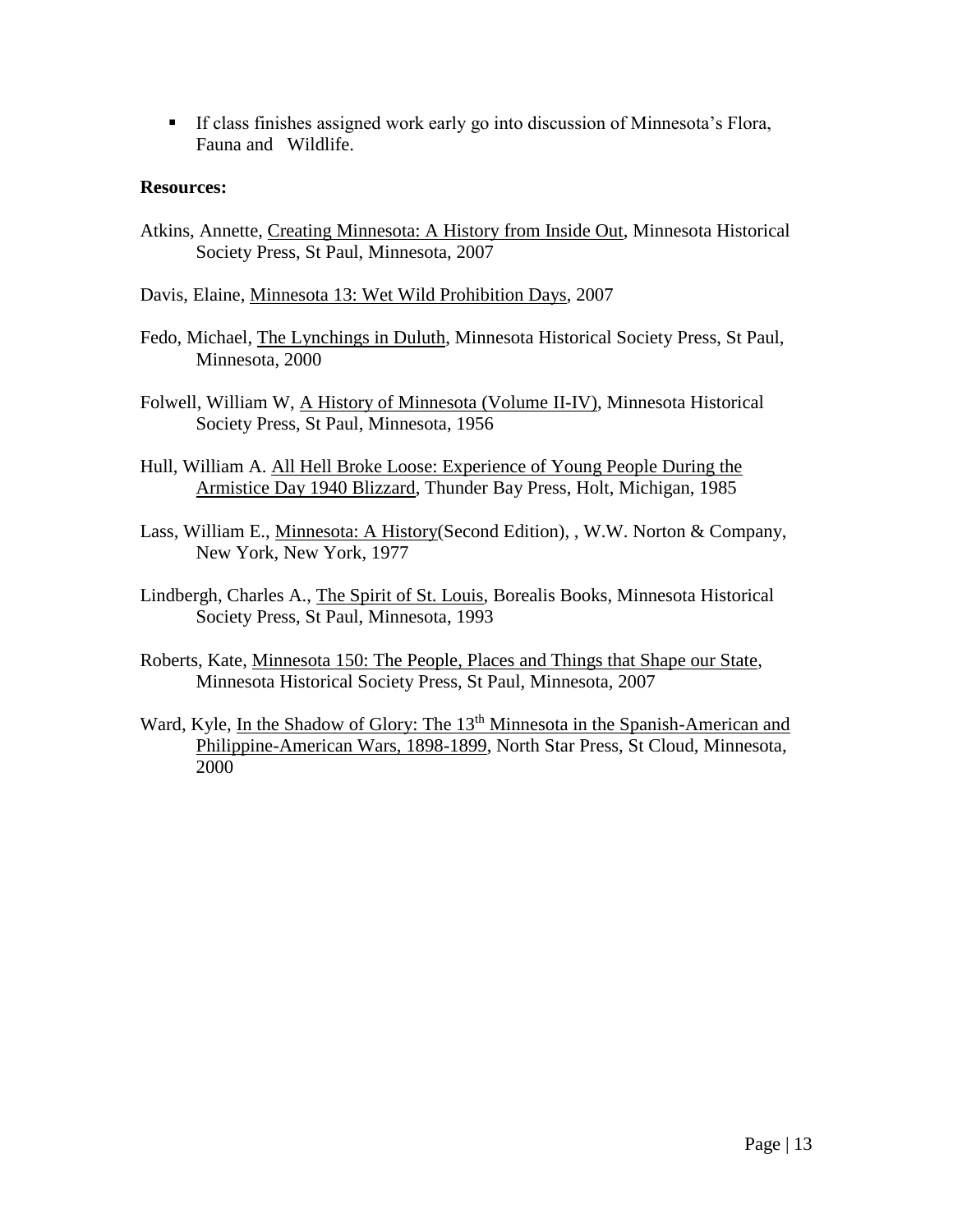# **Unit Plan V – Popular Culture**

# **How has the popular culture of Minnesota contributed to what it means to be Minnesota?**

# **Unit Overview:**

This will be the final unit for the semester. This unit will be approximately three weeks long. This unit will move away from the survey format of the other units and just look at Minnesota from a number of different cultural influences.

There is no easy way to categorize the topics that will be covered in this unit. They vary as much from globalization to the State Fair. This unit is aimed to be a fun way to end the semester. After the long tedious survey part of the semester it will be a nice way to get the students involved in issues that still relate to the history of Minnesota.

Using the popular culture unit I hope to also incorporate aspects of the history of Minnesota and show students that events from the past have impacted who and what we as Minnesotans are today. Hopefully students will look at current conditions and relate them to our history and search for deeper meaning and understanding. I hope to leave my students with a deeper respect for our history and willingness to partake in the preservation of the history of OUR state.

**Assessment:** Students will be given a test at the end of the unit for them to display their knowledge of the materials learned in Unit V. This test will act as the final assessment. This unit assessment will primarily depend on student's involvement in class discussions. The student's final paper will also be in this unit and will mostly be an opinion piece.

# **Standards:**

• The student will know and understand Minnesota's role in the major social, economic and political changes, both national and international, in the last half of the 20<sup>th</sup> century through the present, and analyze the impact of those changes.

# **Benchmarks:**

- Students will identify and describe significant land use changes in Minnesota, issues related to land use, and analyze the impact of those changes and issues.
- Students will develop and share an understanding of what it means to be a Minnesotan, and what is the contemporary significance of Minnesota for the nation and the world.

# **Materials:**

- Chalkboard
- Maps
- Classroom Textbooks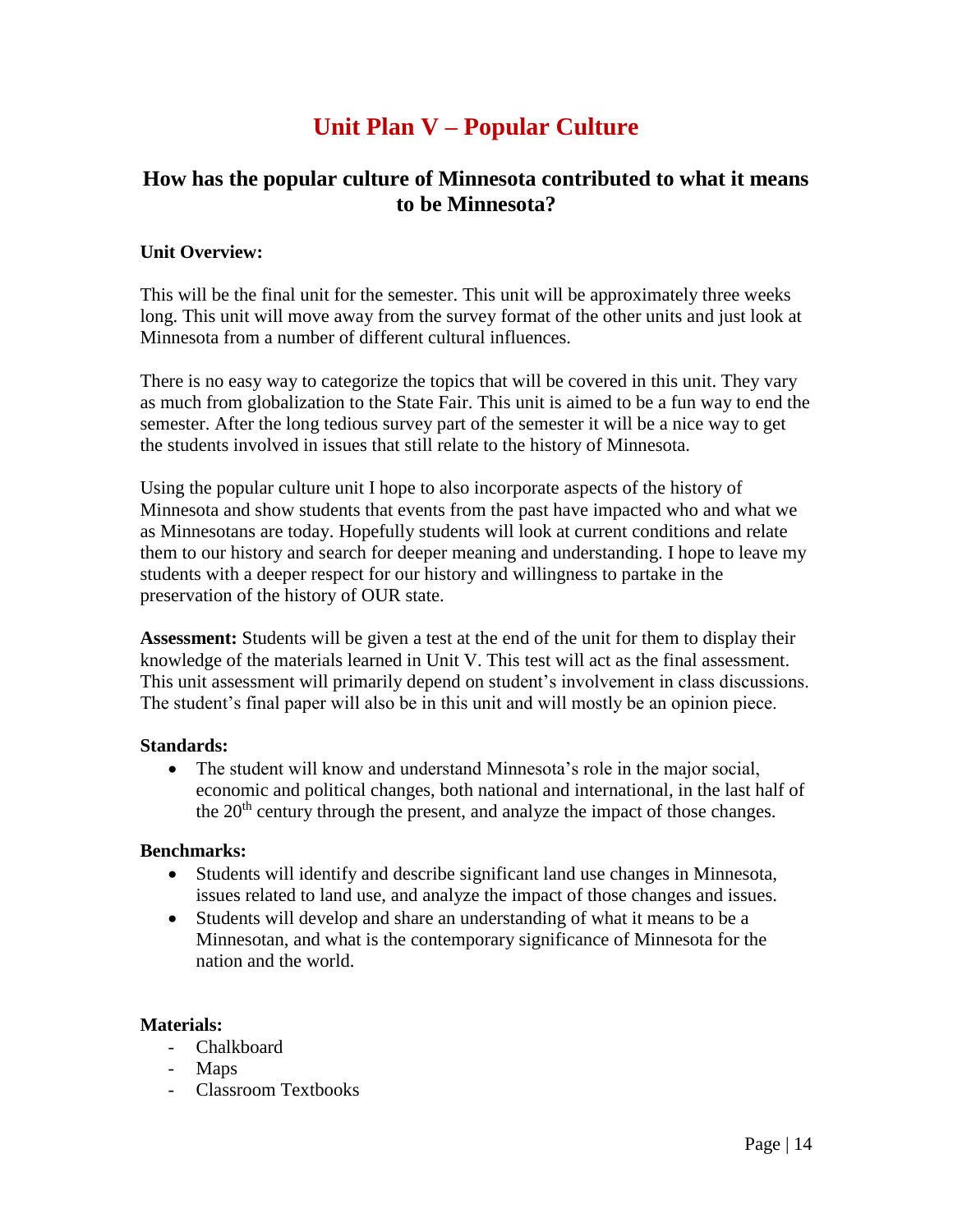- Classroom Computers
- Library Resources
- Dictionaries/Encyclopedias
- Projector
- "Ice Dreams" A FSN production
- "How to Talk Minnesotan" A Tpt Production

## **Teaching Strategies:**

- Cooperative Learning
- Active Learning
- Technology Integration
- Critical Thinking &Critical Questioning
- Constructivism
- Scaffolding

# **Procedure:**

See Semester Plan Week 15 Day 4- Week 18 Day 3

#### **Time Estimate:**

50 minute class times have been assigned to each day.

#### **Modifications:**

If finished early wing it and try to get a class discussion going about a Minnesota current events topic.

# **Resources:**

- Atkins, Annette, Creating Minnesota: A History from Inside Out, Minnesota Historical Society Press, St Paul, Minnesota, 2007
- Lass, William E., Minnesota: A History(Second Edition), , W.W. Norton & Company, New York, New York, 1977

Roberts, Kate, Minnesota 150: The People, Places and Things that Shape our State, Minnesota Historical Society Press, St Paul, Minnesota, 2007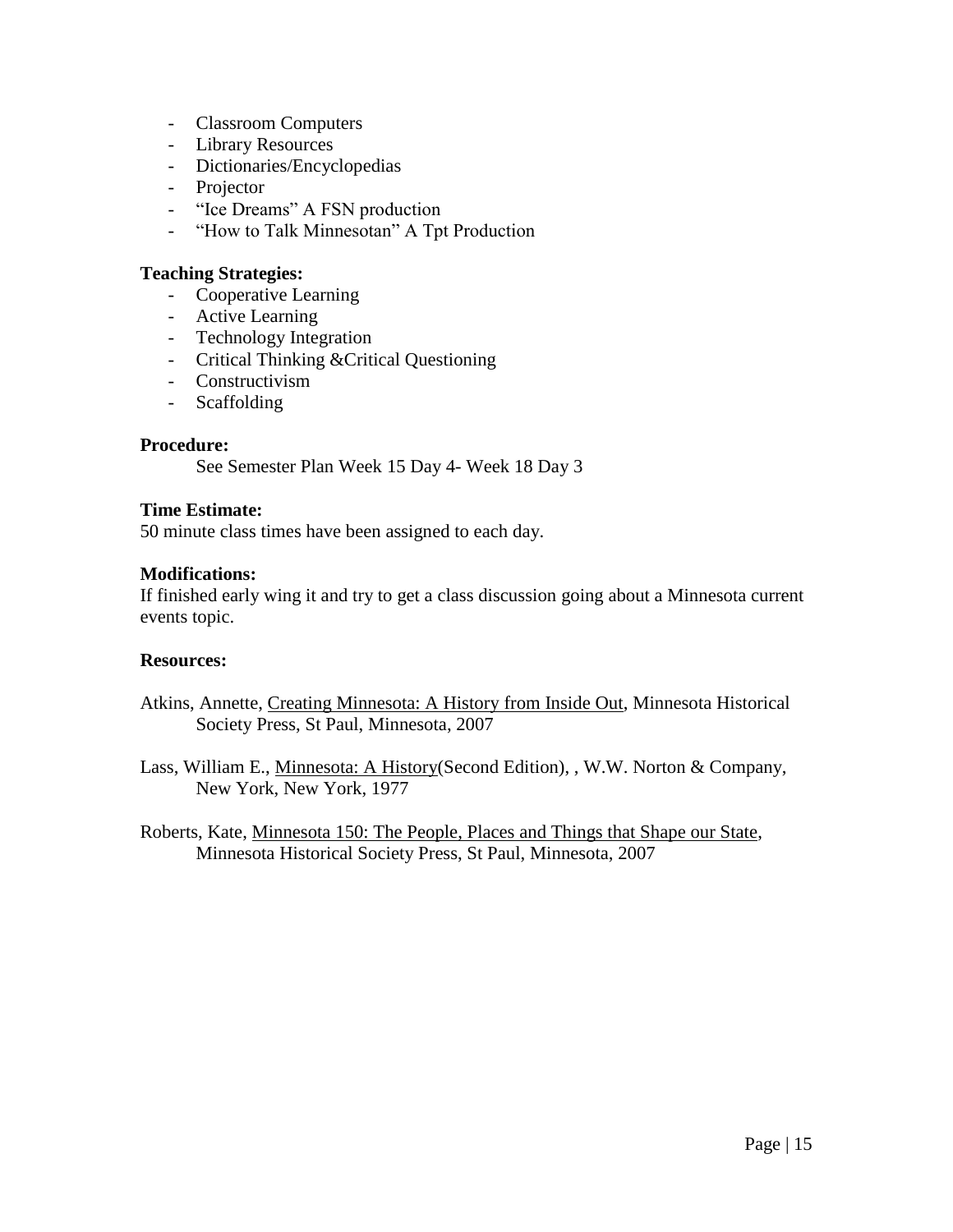# **Unit Plan VI (***Alternate Unit I)* **– Mapping Minnesota**

# **What can geography tell us about Minnesota?**

# **Unit Overview:**

This is an alternate unit that may be used in place of any of the other units which I have already put in place. The goal of this unit is to show Minnesota through the geographer's perspective. We will look at a number of different maps and specifically look for what each map can tell us about the growth and development of the state of Minnesota. We will look at historical maps from the state, as well as contemporary maps that show issues that directly relate to the state now.

Throughout this unit we will be using a number of different maps to help improve the student's geographical knowledge of the state. Along with these physical and political maps we will use maps that distinctively show different phenomenon in Minnesota. Namely things such as population density or voting record by county. In these activities students will need to use their critical reasoning skills to answer deep thinking questions about the maps. This set of activities main purpose is to show students that geographers do a lot more than simply putting cities on a map, as well as to show students what maps can tell us.

As another part of this unit we will be examining the 5 themes of Geography. For the first week of the unit we will focus on a different theme of Geography. This is done to give the students an idea of how different the 5 themes are from one another. Hopefully students will leave this unit with a better understanding about how geographers look at things through the scope of the 5 themes.

The over-arching hope of this unit is to show Minnesota's development to students in a more unconventional approach. Since some students are very visual learners we can use these maps to visually show students the growth of the state and maybe get them more involved in that way. Another primary goal of this unit is to teach students the 5 Themes of Geography by showing how they apply to the study of Minnesota.

**Assessment:** At the end of the unit students will have a twofold task. First students will play Jeopardy. Half of their grade for the unit's assessment will be based off of their participation in Jeopardy. The second half of their Unit grade will be based off each student's ability to find a Map of Minnesota that shows a theme now discussed in class.

#### **Standards:**

1. The student will use maps, globes, geographic information systems, and other databases to answer geographic questions at a variety of scales from local to global.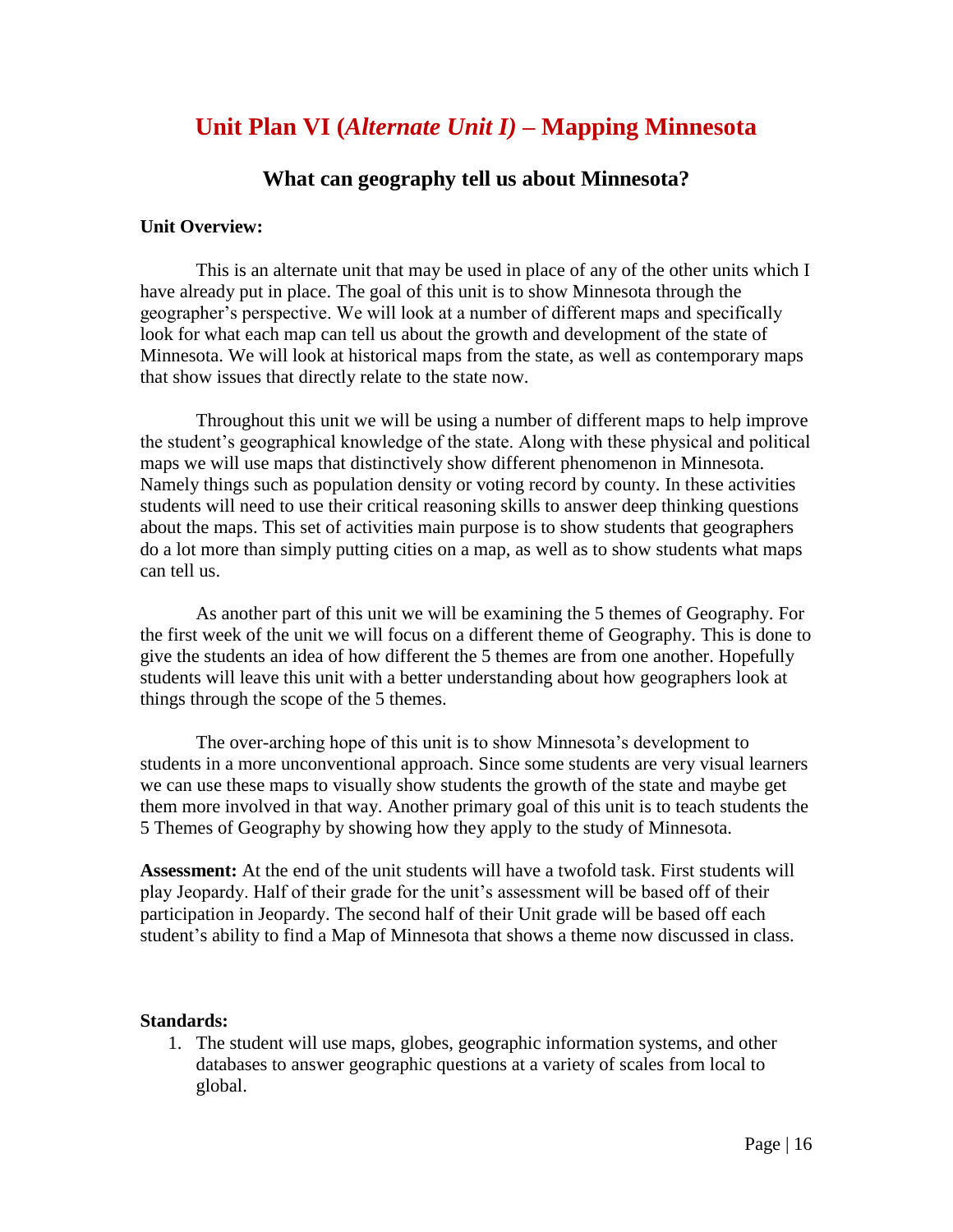# **Benchmarks:**

- 1. Students will demonstrate the ability to obtain geographic information from a variety of print and electronic sources.
- 2. Students will make inferences and draw conclusions about the character of places based on a comparison of maps, aerial photos, and other images.
- 3. Students will demonstrate the ability to use geographic information from a variety of sources to determine feasible locations for economic activities and examine voting behavior.

# **Materials:**

- Chalkboard
- Classroom Computers
- Library Resources
- Dictionaries/Encyclopedias
- Atlases
- Maps of Minnesota
- Power point

# **Teaching Strategies:**

- Cooperative Learning
- Active Learning
- Technology Integration
- Critical Thinking &Critical Questioning
- Constructivism

# **Procedure:**

See Alternate Unit I, Weeks I and II

# **Time Estimate:**

50 minute class times have been assigned to each day.

# **Modifications:**

- If class finishes assigned work early go into discussion of Minnesota's Flora, Fauna and Wildlife.
- For lower achieving students be sure to pair them with higher level students in group activities so that the higher student can help the lower student.

# **Resources:**

Atkins, Annette, Creating Minnesota: A History from Inside Out, Minnesota Historical Society Press, St Paul, Minnesota, 2007

Folwell, William W, A History of Minnesota (Volume I-IV), Minnesota Historical Society, St Paul, Minnesota, 1956